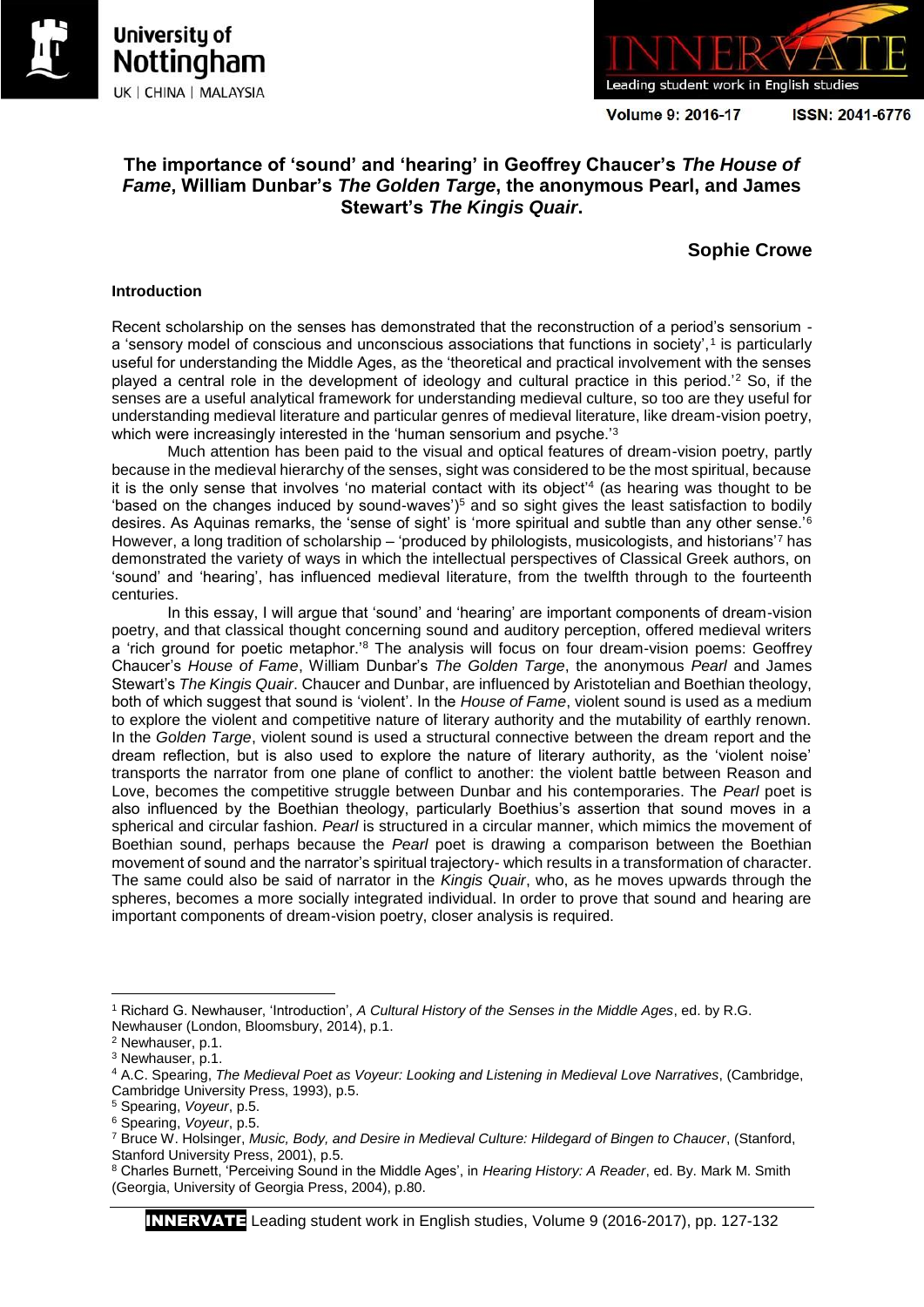#### **Sophie Crowe**

David Bevington asserts that the *House of Fame*, 'has been shown to contain a considerable amount of learning on a widely varying array of topics'<sup>9</sup> including 'a facetious lecture on sound waves and the celestial regions.'<sup>10</sup> John E. Wells suggests that these heterogeneous elements, like the 'lecture on sound waves', indicate that the poet 'had no very clear design.'<sup>11</sup> Alternatively, I would argue that Chaucer's exposition of the theory of sound is an important component of a larger thematic structure in the *House of Fame*: Chaucer uses 'sound' as a medium to explore the nature of literary authority, and the mutability of earthly renown. For example, in Book II, Chaucer describes 'sound' as air 'ybroken':

'Soun ys noght but eyr ybroken;  $\left[\ldots\right]$ Ryght soo soun ys air ybroke […] The air ys twyst with violence'<sup>12</sup>

Here, Chaucer is demonstrating an awareness of and a comfortability with Aristotelian and Boethian philosophy. Aristotle's theory of sound, dictates that sound is produced when 'two potentially sonorous bodies strike each other…and air is expelled violently from between them.'<sup>13</sup> Boethius describes sound as being like a 'stone dropped into a pond', as the air, when struck, 'causes a sound and in turn strikes the air next to it as it sounds, and this strikes the next piece of air and so on.'<sup>14</sup> Both theories accentuate the violent relationship between air and sound, which correlates with Chaucer's description of sound, as being '*eyr* ybroken'. Essentially, Chaucer is using Aristotle's *De Anima* and Boethius's *De Institutione Musica* to 'figure musical sonority as primordially violent.<sup>'15</sup> I would argue that Chaucer manipulates Boethian and Aristotelian philosophy, to render sound 'violent', because he is drawing a comparison between sound and the nature of literary authority. In the *House of Fame*, sounds are in constant competition with one another to achieve renown, as are Chaucer and his contemporaries and as Chaucer notes in Book I, different competing narratives, like Virgil and Ovid's *Heroides*:

'Whoso to knowe hit hath purpos, Rede Virgile in Eneydos Or the Epistle of Ovyde'<sup>16</sup>

So, the violent and competitive nature of 'sound', mirrors the competitive and potentially aggressive process by which authors assert their literary authority. The violent relationship between air and sound, also mirrors the uneasy relationship that Chaucer and his contemporaries have with their literary predecessors, as they struggle to define the 'relationship between the status of their own individual authorial positions and the authorizing principles of their art.'<sup>17</sup> So, the 'facetious lecture on sound waves' is not pointless, but develops Chaucer's poetic argument, that the process of achieving literary authority is violent, competitive and oppressive.

Chaucer also uses sound to demonstrate the futility of this violent and competitive process, by developing a kind of auditory momentum that reaches a crescendo in Book III, but is abruptly ended by an anticlimactic silence. This argument works in alignment with A.C. Spearing's suggestion that we should read the *House of Fame*, as a kind of 'mock oraculum', which sets forth the 'meaningless of earthly renown, and leads the reader up to the non-delivery of doctrinal truth by…a man of great aucotirite.'<sup>18</sup> In Book II, the Eagle engages Geffrey in a theological discussion on the properties of 'speche', 'noyse', and 'soun', which anticipates the overwhelmingly noisy atmosphere of Book III, which, as Spearing notes verges on hysterical.<sup>19</sup> When Geffrey enters the House of Fame, he is met by the

1

<sup>9</sup> David M. Bevington, 'The Obtuse Narrator in Chaucer's *House of Fame*', *Speculum*, 36:2 (1961), (pp. 288-298), p.288.

<sup>10</sup> Bevington, p.288.

<sup>11</sup> John E. Wells, *A Manual of the Writings in Middle English*, 1050-1400 (New Haven, Yale University Press, 1916), p.659.

<sup>&</sup>lt;sup>12</sup> Geoffrey Chaucer, *The House of Fame*, The Riverside Chaucer, 3<sup>rd</sup> edn., ed by. Larry D. Benson, (Oxford, Oxford University Press, 1987), p.357, lines 765-775.

<sup>13</sup> Burnett, p.73.

<sup>14</sup> Burnett, p.75.

<sup>15</sup> Holsinger, p.262.

<sup>16</sup> Chaucer, p.352, lines 377-379.

<sup>17</sup> Jacqueline T. Miller, 'The Writing on the Wall: Authority and Authorship in Chaucer's "House of Fame"', *The Chaucer Review*, 17:2, (1982), (pp. 95-115), p.95.

<sup>18</sup> A. C., Spearing, *Medieval Dream-Poetry*, (Cambridge, Cambridge University Press, 1976), p.82.

<sup>19</sup> Spearing, *Dream-Poetry,* p.82.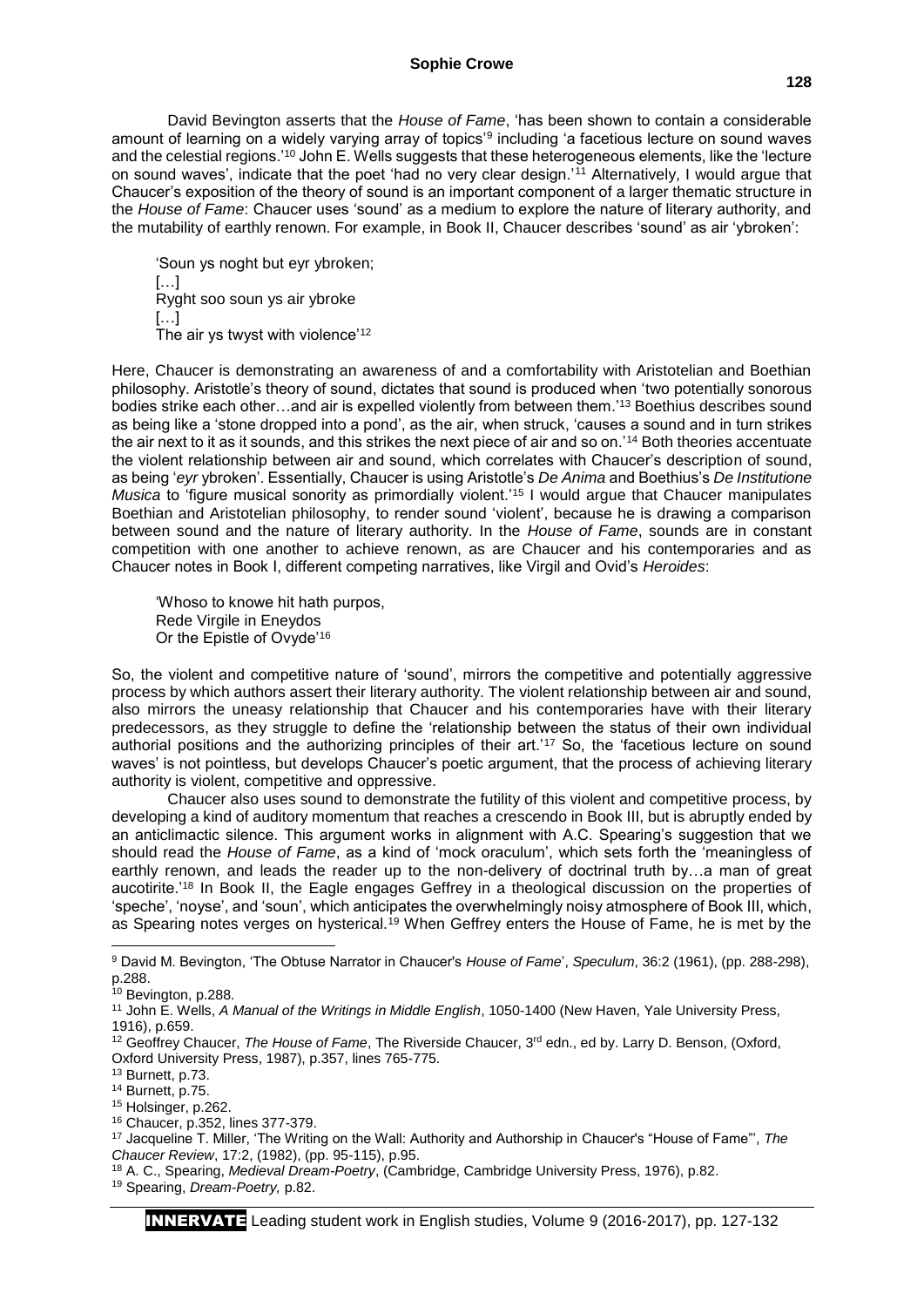#### **The importance of 'sound' and 'hearing' in Geoffrey Chaucer's** *The House of Fame***, William Dunbar's** *The Golden Targe***, the anonymous Pearl, and James Stewart's** *The Kingis Quair***.**

**129**

sounds of a 'harpe', which 'sowned bothe wel and sharpe'<sup>20</sup>, and a set of instruments that 'maken blody soun'.<sup>21</sup> This emphasis on the 'warlike' and 'savage'<sup>22</sup> quality of the instrumental sounds, reiterates Chaucer's Boethian assertion that sounds, like literary texts, are in violent competition with one another. But the cacophony of different noises also develops an auditory momentum, which reaches a crescendo, when Geffrey arrives at the House of Rumour. Initially, Geffrey hears a great 'noyse' that he likens to the roar of a stone being released from a catapult.<sup>23</sup> Then, he hears another 'gret noyse' 'in a corner of the halle',<sup>24</sup> and for a moment it seems as if the 'man of great aucotirite' will speak a 'doctrinal truth' (the moment of the crescendo), but instead the reader is met with silence, and a non-delivery of doctrinal truth. This 'silence' emphasises the meaninglessness and mutability of earthly renown, as all 'sound' and 'speche' travels to the House of Fame, an unfair, and arbitrary place, where renown is not allocated meritocratically. So, 'sound' is integral to Chaucer's poetic argument: fame and renown are mutable.

William Dunbar also explores the Aristotelian and Boethian notion of 'violent sound', in his dream-vision poem *The Golden Targe*:

'Thai fyrit gunnis with powder violent... The rochis all resownyt wyth the rak, For rede it semyt that the raynbow brak.  $[...]$ And as I did awake of my sweving.'<sup>25</sup>

The narrator describes how, when the gun is fired, a 'noisy blast' (rak)<sup>26</sup> echoes (resonyt)<sup>27</sup> around the cliffs (rochis)<sup>28</sup>, and how this noise causes the rainbow (raynbow)<sup>29</sup> to crack. The violent noise brings the narrator 'to his feet, and with great relief, he wakes from his nightmare.'<sup>30</sup> So, Dunbar uses 'sound' (and hearing) as a reawakening device and as a structural connective between the dream report and the dream reflection. It is interesting however, that Dunbar's description of sound is so proximate to Chaucer's. Chaucer describes how sound is 'air ys twyst with violence' and likens sound to several different weapons and Dunbar's description of sound is also violent, and associated with weaponry:

'Thai fyrit gunnis with powder violent... The rochis all resownyt wyth the rak.'31

I would argue that Dunbar is (perhaps in a Chaucerian style) also using 'violent' sound to explore the nature of literary authority. The violent sound, that the narrator hears, allows him to awake from his nightmarish battle with reason and love, and instead contemplate the nature of poetry and his relationship with his literary predecessors. Spearing suggests that the 'noisy blast' allows the narrator to retreat 'from the pain of love to the comforting artifice of literature.'<sup>32</sup> I would dissuade from Spearing's suggestion that, for Dunbar, the artifice of literature is 'comforting', rather the violent sound has transported the narrator from one scene of violence; the battle between reason and love, to another (albeit subtler) scene of conflict; the battle for literary authority. Whilst the language Dunbar uses is not violent ('O reverend Chaucere, rose of rehtoris/O morall Gower, and Ludgate laureate')<sup>33</sup> he is questioning how he fits into the literary tradition with Chaucer, Gower and Lydgate:

**.** 

<sup>20</sup> Chaucer, p.362, lines 1201-1202.

<sup>21</sup> Chaucer, p.363, lines 1239-1240.

<sup>22</sup> MED, http://quod.lib.umich.edu/cgi/m/mec/med-

idx?type=byte&byte=17938311&egdisplay=open&egs=17945544

<sup>23</sup> Marian Turner, *Chaucerian Conflict*, (Oxford, Clarendon Press, 2006), p.13.

<sup>24</sup> Chaucer, p.373, lines 2141-2142.

<sup>25</sup> William Dunbar, 'The Golden Targe', in *William Dunbar: Poems*, ed. by James Kinsley (Oxford, Oxford University Press, 1958), p.32, lines 235-244.

<sup>26</sup> Dictionary of Old Scots, Scottish Language Dictionaries, (University of Glasgow)

http://www.dsl.ac.uk/entry/dost/rak\_v\_2 [Accessed 12/05/17].

<sup>27</sup> DSL, http://www.dsl.ac.uk/entry/dost/resoun.

<sup>28</sup> DSL, http://www.dsl.ac.uk/entry/dost/roche.

<sup>29</sup> DSL, http://www.dsl.ac.uk/entry/dost/rainbow.

<sup>30</sup> Spearing, *Voyeur*, p.245.

<sup>31</sup> Dunbar, p.32, lines 237-238.

<sup>32</sup> Spearing, *Dream-Poetry*, p.197.

<sup>33</sup> Dunbar, p.32, lines 253 and 262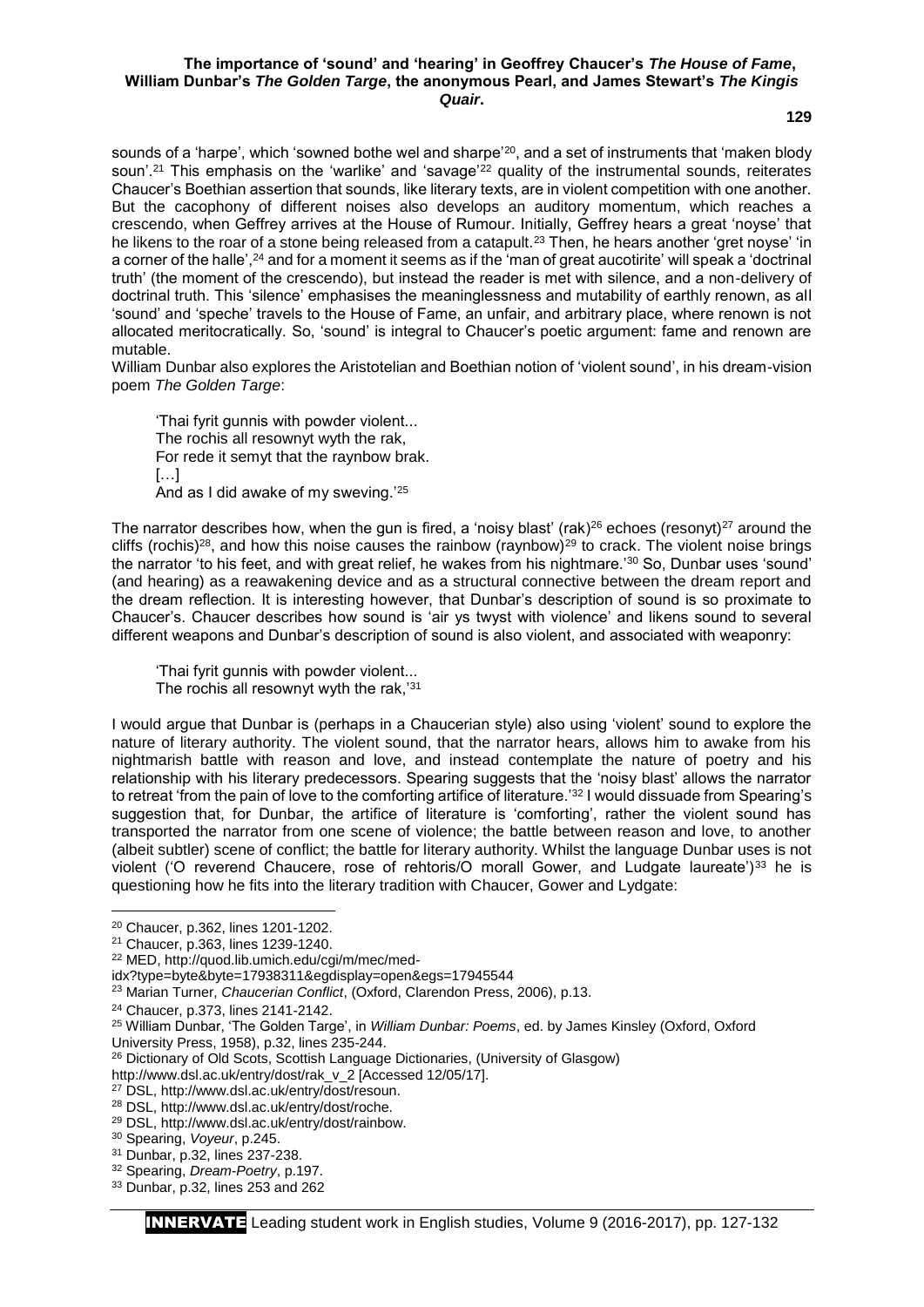'Thou lytill quair, be evir obedient, Humble, subject, and symple of entent Before the face of eviry connyng wicht.<sup>34</sup>

As R. J. Lyall suggests, Dunbar is also questioning his relationship with other contemporary poets, like Gavin Douglas. Indeed, Lyall reads the *The Golden Targe* as an 'intelligent critical response to *The Palice'*, <sup>35</sup> and suggests that the two poets to some degree at least, had a 'partly competitive, partly collaborative'<sup>36</sup> relationship with one another. So, in *The Golden Targe*, violent noise changes the narrators focus from one violent scene to another: he moves away from debating the violent relationship between reason and love and instead contemplates a subtler and arguably more personal conflict, 'how he fits into the literary tradition<sup>'37</sup> with authors like Chaucer, Lydgate and Gower (and also local contemporaries, like Gavin Douglas), and also, how is he able to navigate the relationship between the status of his own individual authorial position 'before the face of eviry connyng wicht.'

In *Pearl*, stanzas relate to each other in a 'precisely controlled pattern of interdependence.'<sup>38</sup> The stanzas are arranged into groups of five, and each stanza within the group 'ends in a refrain which is echoed in the first line of the following stanza, which produces the effect of concatenation.' <sup>39</sup> Additionally, the first line of each stanza group also echoes the concatenating words of the preceding section.<sup>40</sup> For example, the word 'spote' is inherited from the last line of the preceding stanza:

Of that pryvy perle withouten spot. Sythen in that spote hit fro me sprange.'<sup>41</sup>

Structurally then, Pearl is an 'interlacement of circles'.<sup>42</sup> As 'the largest circle is the whole poem' (the first line of the poem, 'Perle, plesaunte to prynces paye', concatenates with the last line, 'And precious perles unto His pay')<sup>43</sup> and the 'smallest circles are the individual stanzas.'<sup>44</sup> In many ways, this mimics the movement of Boethian sound: 'just as circular waves are caused by a stone dropped into a pound, so the air when struck causes a sound and in turn strikes the air next to it as it sounds'.<sup>45</sup> So, sound is propagated from its point of origin in 'a circular (or spherical: rotundas) wave of ever increasing diameter.'<sup>46</sup> Perhaps, the *Pearl* poet has used Boethian sound patterns as a guideline to structure the poem because, for Boethius, the 'ideal purpose of…sounds that embody cosmic harmony'<sup>47</sup> is to move the soul towards a 'radical transformation in character'.<sup>48</sup> By moving the *Pearl* poem in a circular fashion, that mimics the spherical and harmonious sound movements Boethius describes, *Pearl's* narrator comes closer to a 'radical transformation in character' and a more harmonious understanding of his grief. Indeed, by the end of the poem, the narrator is not entirely rehabilitated, but his concerns have moved from the personal to the spiritual',<sup>49</sup> as he is no longer mourning his earthly, material pearl, but what the pearl is symbolic of: his 'place in heaven'<sup>50</sup> and the community of the elect. So, it could be said

1

<sup>39</sup> Andrew and Waldron, p.34.

48 Blackwood, p.12.

<sup>34</sup> Dunbar, p.33, lines 271-273

<sup>35</sup> R. J. Lyall, 'The Stylistic Relationship between Dunbar and Douglas', in *William Dunbar, "The Nobill Poyet": Essays in Honour of Priscilla Bawcutt*, ed. by Sally Mapstone (East Linton, Tuckwell Press, 2001), p.71

<sup>36</sup> Lyall, p.70

<sup>37</sup> Denton Fox, 'Dunbar's The Golden Targe', *English Literary History*, 26:3, (1959), (pp.311-334), p.312.

<sup>38</sup> *The Poems of the Pearl Manuscript*, ed. by Malcolm Andrew and Ronald Waldron, (Berkeley, University of California Press, 1978), p.34.

<sup>40</sup> Andrew and Waldron, p.34.

<sup>41</sup> 'Pearl'*,* in *Cleanness, Patience Sir Gawain and The Green Knight*, ed. by A. C. Cawley (London, J.M. Dent, 1962), p.3, lines 11-14.

<sup>42</sup> Russell A. Peck, 'Number as a Cosmic Language' in *Essays in the Numerical Criticism of Medieval Literature*, ed. by Caroline D Eckhardt, (London, Associated University Presses, 1980), p.49.

<sup>43</sup> *Pearl*, lines 1 and 1212.

<sup>44</sup> Peck, p.49.

<sup>45</sup> Burnett, p.75.

<sup>46</sup> Burnett, p.75.

<sup>47</sup> Stephen Blackwood, *The Consolation of Boethius as Poetic Liturgy*, (Oxford, Oxford University Press, 2015), p.12.

<sup>49</sup> J. Stephen Russell, *The English Dream Vision: Anatomy of Form,* (Columbus, Ohio University Press, 1970), p.161.

<sup>50</sup> Russell, p.160-161.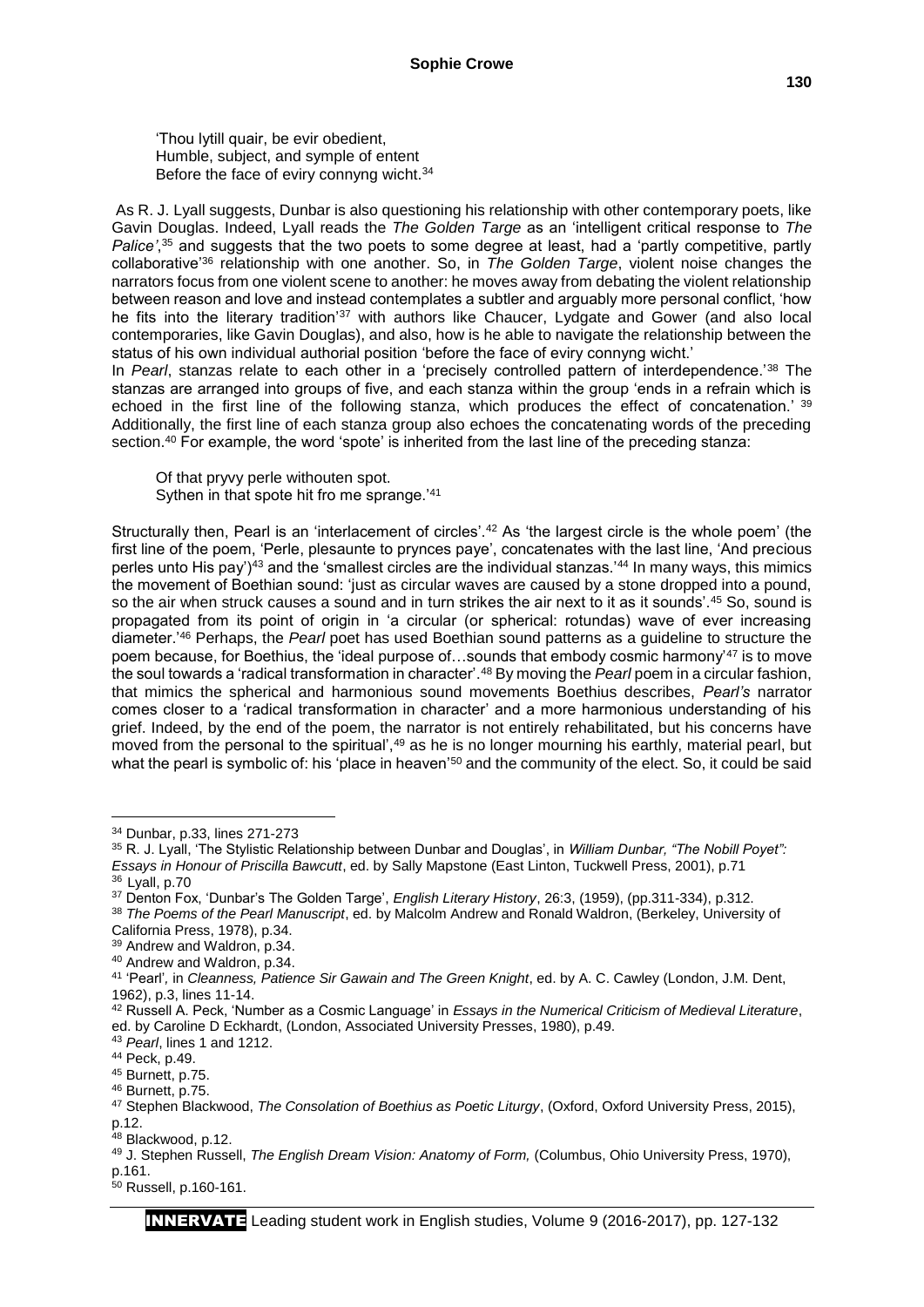#### **The importance of 'sound' and 'hearing' in Geoffrey Chaucer's** *The House of Fame***, William Dunbar's** *The Golden Targe***, the anonymous Pearl, and James Stewart's** *The Kingis Quair***.**

that the *Pearl* poet is drawing a comparison between the Boethian movement of sound and the narrator's spiritual trajectory.

The notion that a narrator's personal trajectory aligns with the movement of Boethian sound is also applicable to James Stewarts *Kingis Quair*. After the narrator falls into a kind of trance like state he awakens and ascends up through the spheres:

'Ascednign upward ay fro spere to spere, […] Till that I come unto the circle clere'<sup>51</sup>

Many writers have already noted that these spheres are representative of the spheres of the Ptolemaic universe.<sup>52</sup> But the emphasis on the circularity of the 'spere's' is also reminiscent of the Boethian movement of sound. Especially as the narrator's ascension through the circular spheres and his meetings 'with Venus, Minerva and fortune', 'increases the independence and authority of his subject position and his identity as a socially integrated individual and even a ruler of others'.<sup>53</sup> So, it could be said, that James Stewart is not only drawing on his understanding of the Ptolemaic universe, but (like the *Pearl* poet) also on his understanding of Boethian sound as being an inherently circular force, that 'moves the soul towards a 'radical transformation in character' – or in the Kingis Quair, a 'socially integrated individual' instructed in the importance of virtue and reason.<sup>54</sup>

So, sound and hearing are important components of dream-vision poetry, and classical thought concerning sound and auditory perception, like Aristotle's *De Anima* and Boethius's *De Institutione Musica,* offered medieval writers like Chaucer, Dunbar, Stewart, and the *Pearl* poet a 'rich ground for poetic metaphor.'<sup>55</sup> Chaucer and Dunbar seem especially influenced by Aristotle's and Boethius's assertion that sound is a violent force, that is expelled when two sonorous bodies strike each other. In the *House of Fame* Chaucer uses 'violent sound' as a medium to explore the competitive and oppressive nature of literary authority and the mutability of earthly renown. The same could be said for Dunbar, who also uses 'violent sound' to explore the nature of literary authority. The violent 'rak' connects the dream report and the dream reflection, and also moves the narrator between two scenes of conflict: the conflict between reason and love, and the conflict between the poet and the authorizing principles of his art. Whereas the *Pearl* poet seems interested in the Boethian assertion that sound moves in spherical waves. This may be because, for Boethius, spherical sound moves us towards 'transformations in character'. So, the *Pearl* poet may be making a comparison between the Boethian movement of sound and the narrator's spiritual journey, as by the end of the poem, his funereal grief at having lost his pearl has transformed into a kind of spiritual grief. This is also evident in James Stewart's the *Kingis Quair*, as the narrator moves up through the circular spheres (which move in the same way that Boethian sound moves), he comes closer to becoming a socially integrated individual. So, despite the Christian emphasis on the primacy of sight, sound and hearing, and classical thought on sound and hearing, offered medieval writers a fertile site for poetic exploration.

#### **Bibliography**

#### **Primary Sources:**

Chaucer, Geoffrey, *The House of Fame*, The Riverside Chaucer, 3rd edn., ed. by Larry D. Benson, (Oxford, Oxford University Press, 1987).

Dunbar, William, 'The Golden Targe', in *William Dunbar: Poems*, ed. by James Kinsley (Oxford, Oxford University Press, 1958).

'Pearl'*,* in *Cleanness, Patience Sir Gawain and The Green Knight*, ed. by A. C. Cawley (London, J.M. Dent, 1962).

Stewart, James, *The Kingis Quair,* ed. by Matthew P. McDiarmid (London, Heinemann, 1973).

 $\overline{a}$ 

**131**

<sup>51</sup> James, Stewart, *The Kingis Quair,* ed. by Matthew P. McDiarmid (London, Heinemann, 1973), p.92, lines 526- 528.

<sup>52</sup> *The Kingis Quair*, notes for lines 526-528, p.126.

<sup>53</sup> Joanna Martin, *Kingship and Love in Scottish Poetry, 1424–1540*, (Farnham, Ashgate, 2008), p.24.

<sup>54</sup> Martin, p.27.

<sup>55</sup> Burnett, p.80.